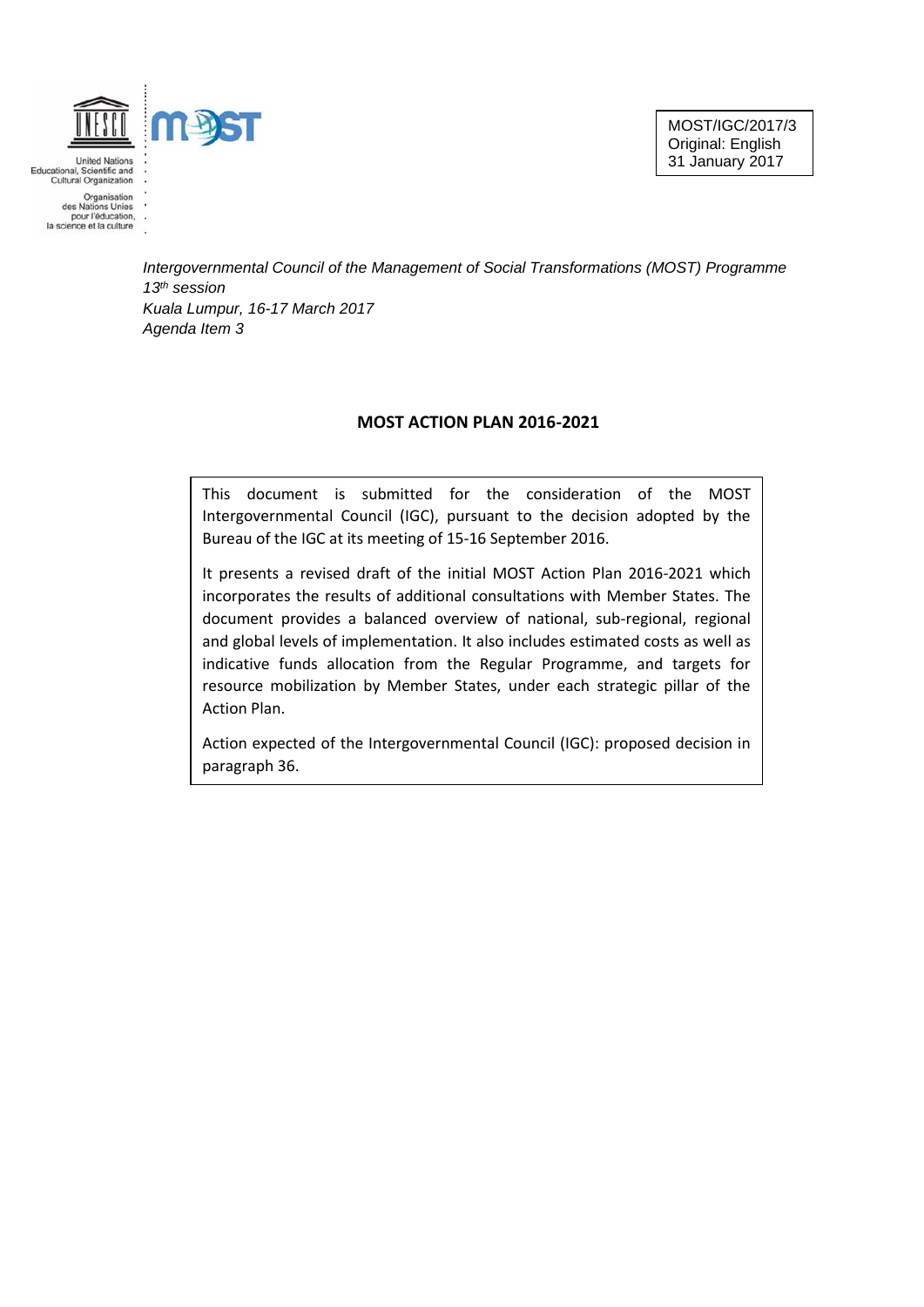### **I. Introduction**

- 1. The Comprehensive Strategy for the MOST Programme, 2016-2021, adopted by the Bureau of the Intergovernmental Council (IGC) of MOST at its meeting in Paris on 27-28 January 2016 and subsequently endorsed by the Executive Board at its 199<sup>th</sup> session, establishes that the strategy should be operationalized through an Action Plan compiling content submitted by all Member States and updated periodically under the responsibility of the Bureau (para. 27 of the MOST Strategy).
- 2. Further to the decision of the Bureau, the Secretariat of MOST submitted a questionnaire to the IGC aimed at assisting Bureau Members to gather the basic information related to the preparation of the Action Plan. Subsequently, a first version of the MOST Action Plan 2016- 2021 was prepared and circulated to members of MOST.
- 3. The document was examined at the meeting of the Bureau of the Intergovernmental Council on 15-16 September 2016, which adopted four decisions concerning the MOST Action Plan. The Bureau:
	- 3.1. Requested the MOST Secretariat to conduct additional consultations with Member States to improve the 2016-2021 Action Plan for Implementation of the MOST Strategy. Member States shall submit their input to the Action Plan by 15 December 2016 and the revised draft of the Action Plan, taking account of such input and consisting of one single document, shall be submitted to the 13th Ordinary Session of the IGC.
	- 3.2. Recommended that the revised Action Plan should attain a balance between the national, sub-regional, regional and global levels of implementation. Furthermore, the Bureau requests that the revised document include estimated costs as well as indicative funds allocation from the Regular Programme, and targets for resource mobilization by Member States, under each strategic pillar of the Action Plan.
	- 3.3. Referring to its decision in January 2016, reiterated the usefulness of establishing a MOST Special Account and the importance of fundraising and resource mobilization to support implementation of the Action Plan.
	- 3.4. Recommended that the revised Action Plan, after approval at the 13<sup>th</sup> Ordinary Session of the IGC, may be used by the Social and Human Sciences Sector to develop its contribution to the preparation of the Draft Programme and Budget for 2018-2021 (39  $C/5$ ).
- 4. Acting upon those decisions, the MOST Secretariat conducted additional consultations with Member States from 25 November to 20 December 2016, on the basis of which a revised draft of the Action Plan was prepared.

### **II. Proposed MOST Action Plan for the period 2016-2021**

5. In the new context of the 2030 Agenda for Sustainable Development, the main objective of MOST is to enhance, by the end of 2021, the capabilities of Member States to generate evidence through high quality and autonomous research and make use of it in the formulation and choice of policies resulting from participatory policy-making processes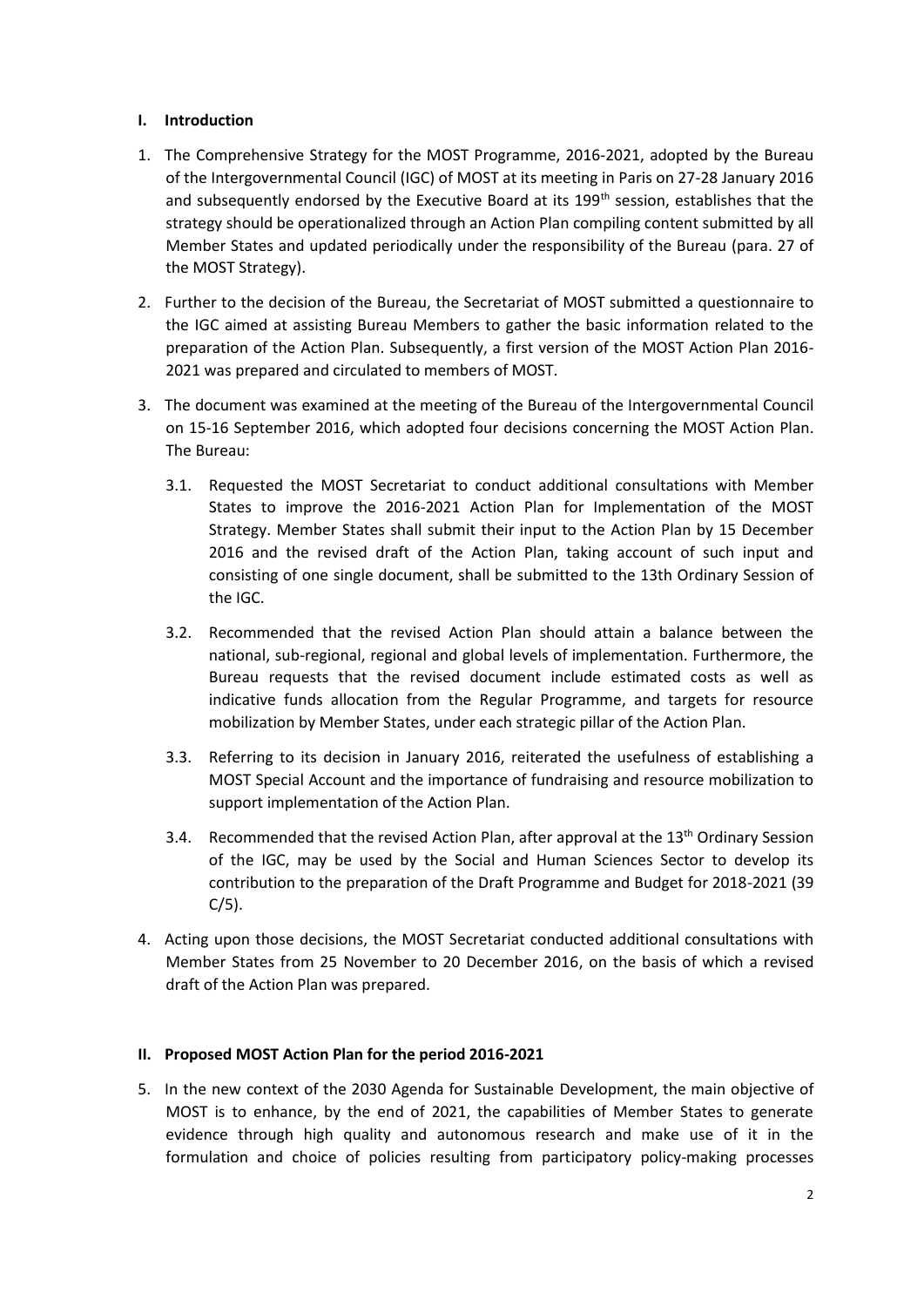which may be relevant to UNESCO's fields of competence towards the attainment of the SDGs (para. 13 of the MOST Strategy).

- 6. The social dimensions of the 2030 Agenda and the targets on social inclusion, the eradication of extreme poverty, the reduction of inequalities, inclusive policies for cities, as well as inclusive and participatory decision-making, resonate with MOST's mandate to support Member States in managing contemporary social transformations.
- 7. Building on its experience and expertise, MOST will scale up and expand its operational activities aimed at strengthening public policy-making in Member States through scientific evidence, humanities-based knowledge, ethics, and human rights frameworks.
- 8. The MOST Action Plan 2016-2017 is fully aligned with Sustainable Development Goal 16 "*Promote peaceful and inclusive societies for sustainable development, provide access to justice for all and build effective, accountable and inclusive institutions at all levels*". It contributes mainly to targets 16.6 ("*Develop effective, accountable and transparent institutions at all levels*") and 16.7 ("*Ensure responsive, inclusive, participatory and representative decision-making at all levels*").
- 10. Within the overall primary emphasis on SDG 16, the thematic focus of MOST includes particular emphasis on topics of high contemporary relevance, such as policies for social inclusion; the future of the planet; citizenship, good governance and peace-building; migration and displaced people; and the socially transformative dynamics of digital technologies (para. 22 of the MOST Strategy).
- 11. In addition, MOST will make a direct contribution to assisting Member States in the achievement of two other Sustainable Development Goals: SDG 10 "Reduce inequality within and among countries" (targets 10.3 and 10.7); and SDG 11 "Make cities and human settlements inclusive, safe, resilient and sustainable" (target 11.3).
- 12. MOST will also provide indirect contributions to supporting Member States in the implementation of three other SDGs and a number of associated targets: SDG 4 "Ensure inclusive and equitable quality education and promote lifelong learning education for all" (target 4.7); SDG 3 "Ensure healthy lives and promote well-being for all at all ages; and SDG 13 "Take urgent action to combat climate change and its impacts". MP III will also contribute to supporting Member States in the achievement of SDG 5 "Achieve gender equality and empower all women and girls", in particular of the targets 5.1, 5.5 and 5.c.
- 13. Acknowledging the complex nature of the policy-research relationship and recognizing the challenges that it poses to evidence-informed and participatory decision-making, MOST activities will be anchored in strengthening its own institutional capacities which will act as a cross-cutting and enabling factor for activities articulated around its three programmatic pillars, namely research, intergovernmental forums, and knowledge brokering.
- 14. Strengthening national institutional capacities for the MOST programme will help ensure the competences of MOST national committees, which need to link national research systems, policy makers and civil society, to facilitate evidence-informed and socially beneficial public policies (para. 3.1 of the MOST Strategy).
- 15. The Research pillar of MOST will focus on supporting the production of knowledge by networks and communities in the social sciences and the humanities, as well as their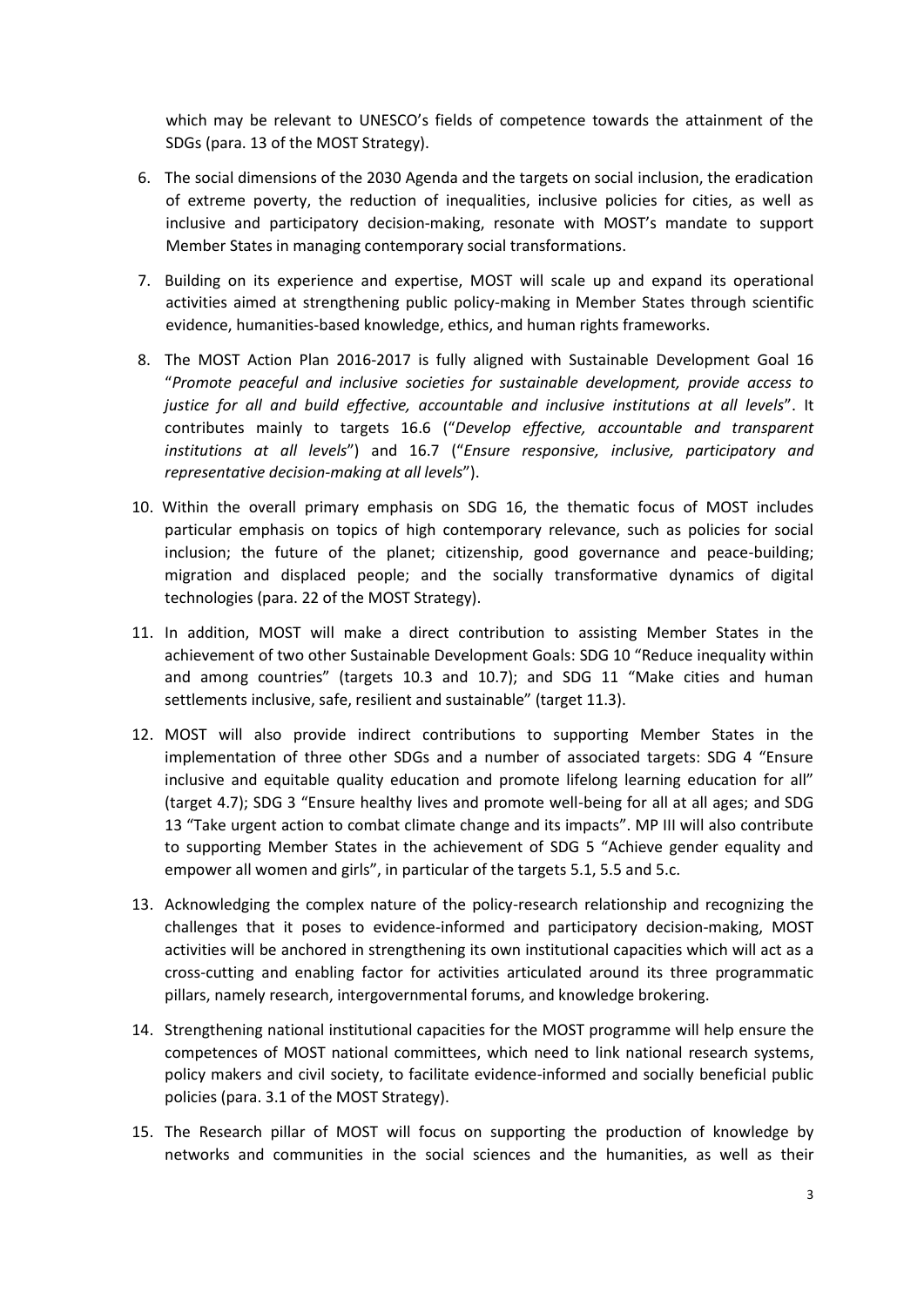interlinkages with other sciences, towards a systematic and organized body of knowledge acquired through scientific methods that can be relevant for policy-making in the context of the 2030 international development agenda (para. 20.1 of the MOST Strategy).

- 16. The Intergovernmental pillar of MOST will seek the decisive support of Member States. It includes MOST Ministerial Forums in those regions where they will be suitable and wellestablished meeting platforms that exist in other regions, the IGC itself, UNESCO governing bodies and other UN Forums (para. 20.2 of the MOST Strategy).
- 17. The Knowledge Brokering pillar of MOST will offer positive mechanisms for transferring research evidence into public policy and practice in different contexts. It adopts a broad and flexible approach to knowledge brokering (e.g. knowledge management, linkage agents, and capacity builders) and takes account of the coexistence of different models of interaction between science and public policy. It may combine policy support to help policymakers to develop policy options and capacity-building mechanisms that strengthen the capacities of national researchers, research institutions, research systems, policymakers and civil society (para. 20.3 of the MOST Strategy).
- 18. The MOST Action Plan 2016-2021 includes ongoing activities that started to be implemented in 2016. It also informs the preparation of the Draft Programme and Budget for 2018-2021 (39 C/5). Performance indicators, targets and budget allocations for the MOST Action Plan are therefore provisional and incomplete, pending further refinement after the approval of the 39 C/5 by the General Conference of UNESCO in November 2017. The revised version of the MOST Action Plan will be examined and approved by the IGC.
- 19. MOST, as an intergovernmental science programme, has a cross-cutting function with respect to the whole of UNESCO's Major Programme in the social and human sciences. The MOST Action Plan 2016-2021 must therefore be aligned with the programmatic components and implementation modalities of the 39 C/5, the draft general structure of which is summarized in the following table:

| Major Programme III - Social and Human Sciences |                                                                                                                                                 |                                                       |  |  |  |
|-------------------------------------------------|-------------------------------------------------------------------------------------------------------------------------------------------------|-------------------------------------------------------|--|--|--|
| 37 C/4 Strategic<br><b>Objectives</b>           | <b>Strategic Objective 6</b>                                                                                                                    |                                                       |  |  |  |
|                                                 | Supporting inclusive social development, fostering intercultural dialogue for the rapprochement of<br>cultures and promoting ethical principles |                                                       |  |  |  |
| 39 C/5 Main                                     | MLA <sub>1</sub>                                                                                                                                | MLA <sub>2</sub>                                      |  |  |  |
| <b>Lines of Action</b>                          | Mobilizing knowledge and embedding rights                                                                                                       | Fostering intercultural dialogue and engaging youth   |  |  |  |
|                                                 | and ethics to foster inclusive and equitable                                                                                                    | for peaceful and participatory societies              |  |  |  |
|                                                 | societies                                                                                                                                       |                                                       |  |  |  |
| <b>Expected</b>                                 | ER 1: Public policy-making in Member States                                                                                                     | ER 3: Youth-led action enabled, from local to global, |  |  |  |
| <b>Results</b>                                  | strengthened through scientific evidence,                                                                                                       | to address societal challenges and consolidate        |  |  |  |
|                                                 | humanities-based knowledge, ethics, and                                                                                                         | peace.                                                |  |  |  |
|                                                 | human rights frameworks                                                                                                                         |                                                       |  |  |  |
|                                                 | ER 2: National institutional and human                                                                                                          | ER 4: Member States' commitments to the global        |  |  |  |
|                                                 | capacities strengthened at all levels to                                                                                                        | agendas in favour of inclusive, sustainable and       |  |  |  |
|                                                 | generate, manage and apply knowledge for                                                                                                        | peaceful societies demonstrated through targeted      |  |  |  |
|                                                 | inclusive, equitable development that is based                                                                                                  | advocacy<br>campaigns and<br>awareness-raising        |  |  |  |
|                                                 | on ethical values and human rights.                                                                                                             | initiatives.                                          |  |  |  |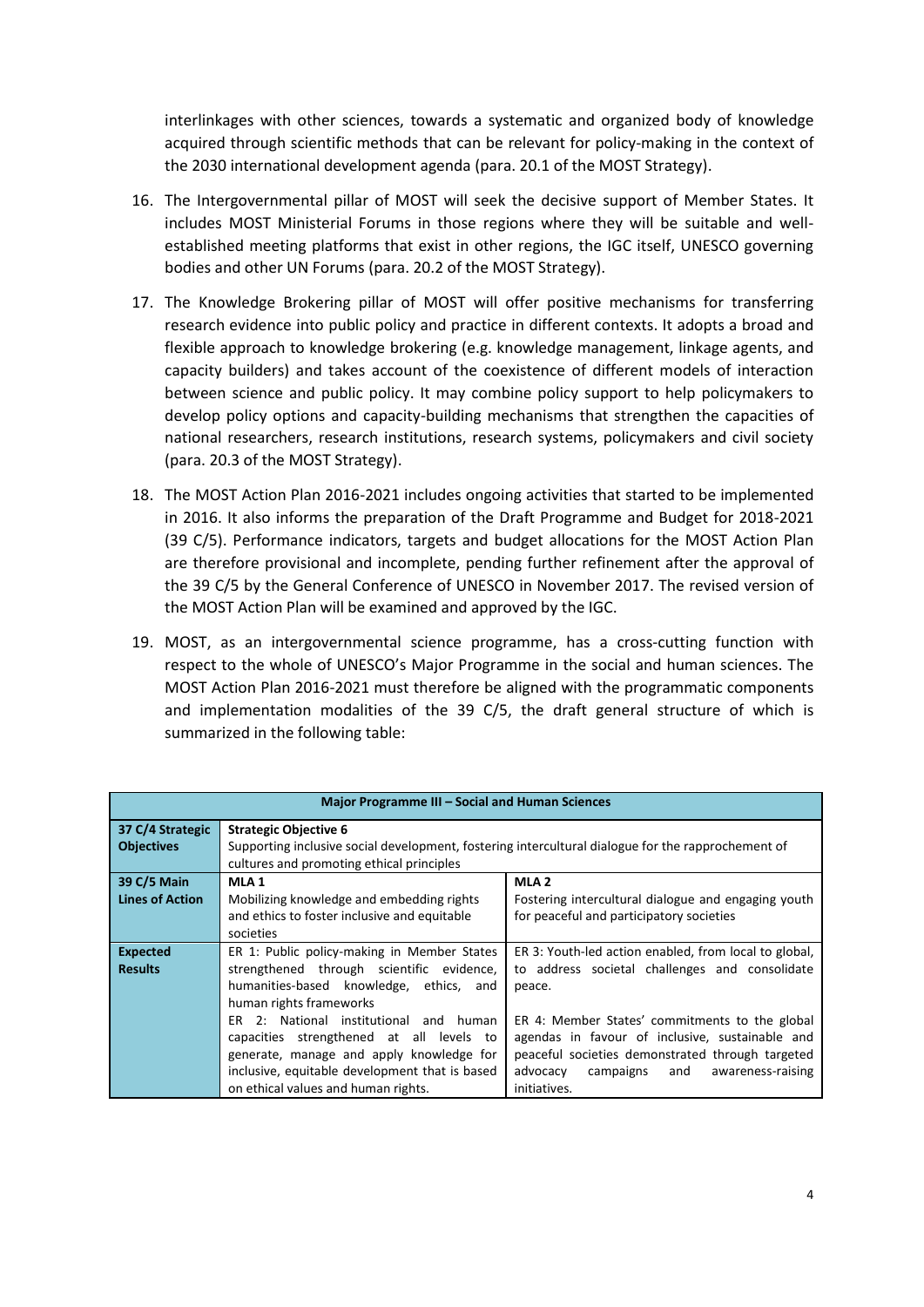20. To facilitate such alignment, ongoing activities in the biennium 2016-2017 are adopted in the MOST Action Plan as "baselines" and activities planned for 2018-2021 are presented as "targets". The MOST Action Plan 2016-2021 directly relates to three proposed Expected Results of the draft 39 C/5: ER 1, ER 2, and ER 4. Given that each ER is accompanied by a limited number of quadrennial "performance indicators", "baselines" and their associated "targets" expected to be reached by the end of the period, a concise overview of the consolidation of the Action Plan and the draft 39 C/5 is provided below:

#### **39C/5 ER 1: Public policy-making in Member States strengthened through scientific evidence, humanities-based knowledge, ethics, and human rights frameworks**

### **MOST Action Plan: The Research Pillar of MOST**

Actions:

1. Organization of interdisciplinary and inter-institutional research projects and associated events (national, sub-regional, regional and global)

2. Strengthen collaboration with existing networks (ISSC, ICSU, CIPSH, CODESRIA, CLACSO, FLACSO, ACSS, IDEA, etc.)

3. Production and dissemination of MOST branded publications

4. Support to young professionals

| <b>Performance indicators</b>                                                                                                                                                                               | <b>Baselines</b> | Targets (at the end of the period 2018-2021,<br>based on resources from the Regular<br>Programme only)                                                                                                 | <b>Estimated</b><br><b>Budget-Regular</b><br>Programme 2018-<br>2021 (USD) |
|-------------------------------------------------------------------------------------------------------------------------------------------------------------------------------------------------------------|------------------|--------------------------------------------------------------------------------------------------------------------------------------------------------------------------------------------------------|----------------------------------------------------------------------------|
| PI 1. Number of Member States and<br>local governments which have<br>strengthened policy-making                                                                                                             | 70               | At least 80 Member States and local governments<br>report policy use of social and human sciences<br>knowledge, of which at least 50% are gender<br>responsive, of which 15 in Africa, and 10 in SIDS, |                                                                            |
| PI 2. Number of national and<br>international public policy debates<br>and agendas enriched by social and<br>human science knowledge outputs<br>and by gender equality considerations                       | 3                | At least 3 international debates and agendas<br>enriched by social and human science knowledge<br>outputs                                                                                              | <b>TBC</b>                                                                 |
| PL3. Number of Member States<br>engaged in research policy initiatives<br>in response to UNESCO-promoted<br>agendas to foster innovative<br>transdisciplinary paradigms in the<br>social and human sciences | $\Omega$         | At least 12 Member States reporting documented<br>policy responses, of which at least 3 in Africa                                                                                                      | <b>TBC</b>                                                                 |
|                                                                                                                                                                                                             |                  |                                                                                                                                                                                                        | 900,000                                                                    |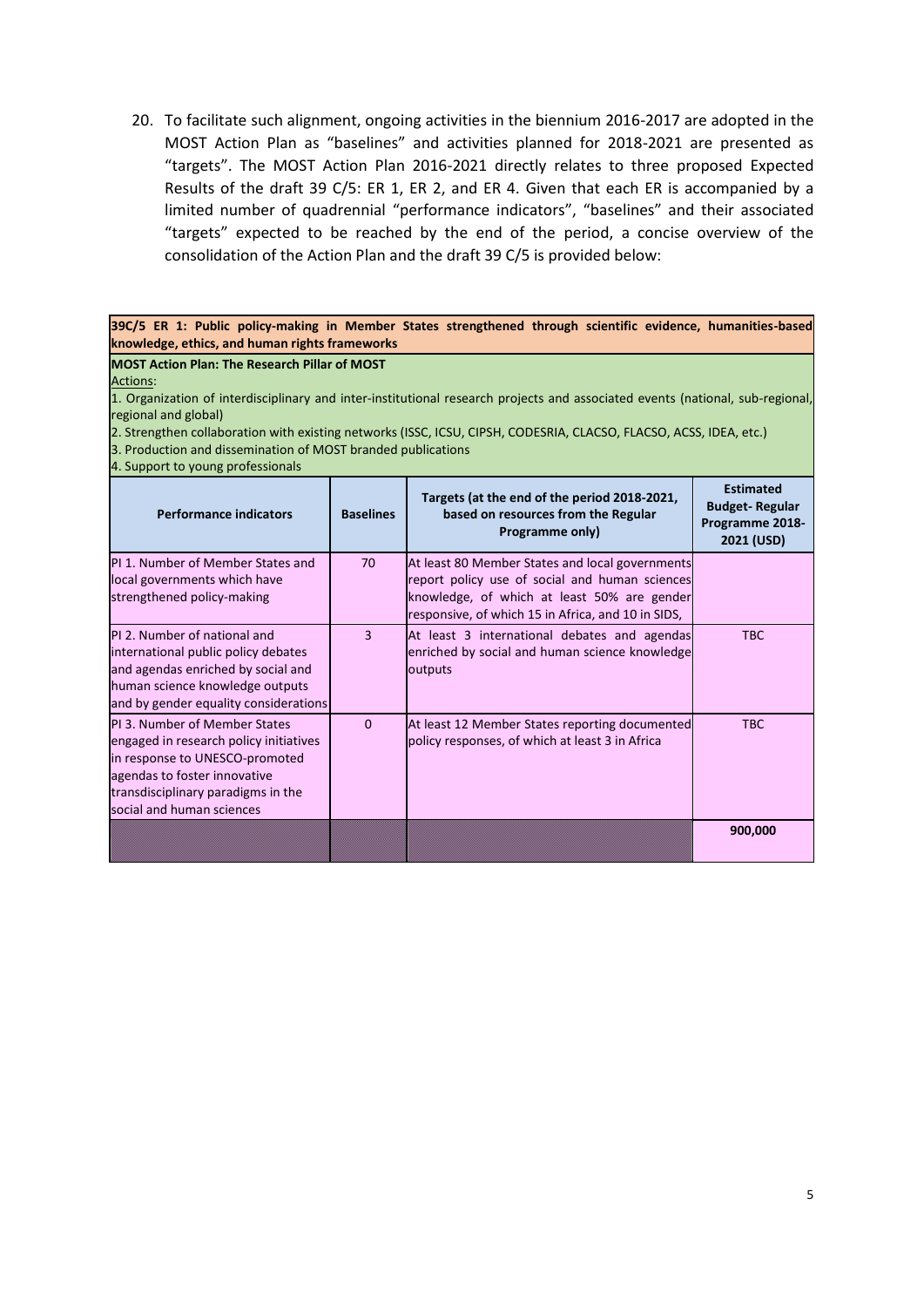**39C/5 ER 2: National institutional and human capacities strengthened at all levels to generate, manage and apply knowledge for inclusive, equitable development that is based on ethical values and human rights.**

**MOST Action Plan: The knowledge brokering pillar of MOST** Actions:

1. Organization of MOST Schools

2. Organization of Futures Literacy Labs (FLL)

s<br>alomentation of the UNESCO Inclusive Policy Lab

| is. implementation of the ONESCO inclusive Policy Lab                                                                                                                          |                  |                                                                                                                                                                             |                                                                            |  |
|--------------------------------------------------------------------------------------------------------------------------------------------------------------------------------|------------------|-----------------------------------------------------------------------------------------------------------------------------------------------------------------------------|----------------------------------------------------------------------------|--|
| <b>Performance indicators</b>                                                                                                                                                  | <b>Baselines</b> | Targets (at the end of the period 2018-2021,<br>based on resources from the Regular<br>Programme only)                                                                      | <b>Estimated</b><br><b>Budget-Regular</b><br>Programme 2018-<br>2021 (USD) |  |
| PI 1. Number of countries in which<br>stakeholders' capacities to apply<br>relevant UNESCO and UN normative<br>frameworks and recommendations<br>are strengthened              | 31               | At least 25 countries assisted, of which 10 in<br>Africa and 3 in SIDS                                                                                                      | <b>TBC</b>                                                                 |  |
| PI 2. Number of countries in which<br>institutional mechanisms and models,<br>as well as human capacities, to<br>domestically generate and apply<br>knowledge are strengthened | 20               | At least 37 countries assisted with strengthening<br>of education, research, and governance systems,<br>of which 18 in Africa and 6 in SIDS                                 | <b>TBC</b>                                                                 |  |
| PI 3. Number of new or improved<br>capacity-building networks, tools and<br>training courses developed, used and<br>implemented                                                | 15               | At least 20 capacity-building networks, tools or<br>training courses, of which 5 for Africa and 2 for<br>SIDS, which are gender responsive and target<br>both women and men | <b>TBC</b>                                                                 |  |
|                                                                                                                                                                                |                  |                                                                                                                                                                             | 600,000                                                                    |  |

**39C/5 ER 4: Member States' commitments to the global agendas in favour of inclusive, sustainable and peaceful societies demonstrated through targeted advocacy campaigns and awareness-raising initiatives.**

**MOST Action Plan: The Intergovernmental Pillar of MOST** Actions:

1. Organization of MOST Ministerial Forums

2. Organization of events and working groups with UN entities to address selected issues

3. Organization of MOST statutory meetings

| <b>Performance indicators</b>                                                                                                                   | <b>Baselines</b> | Targets (at the end of the period 2018-2021,<br>based on resources from the Regular<br>Programme only)                                                             | <b>Estimated</b><br><b>Budget-Regular</b><br>Programme 2018-<br>2021 (USD) |
|-------------------------------------------------------------------------------------------------------------------------------------------------|------------------|--------------------------------------------------------------------------------------------------------------------------------------------------------------------|----------------------------------------------------------------------------|
| PI 1. Number of advocacy campaigns<br>and awareness raising initiatives<br>carried out with Member States and<br>other stakeholders to leverage | $\overline{7}$   | At least 18 global and regional initiatives carried<br>out, at least 5 in Africa and 1 in SIDS, with the full<br>participation of youth and women                  |                                                                            |
| commitments and actions in favour of<br>inclusion, peace and human rights                                                                       | 3                | At least 8 advocacy campaigns carried out with<br>focus on Africa and SIDS, with at least one that is<br>gender specific                                           | <b>TBC</b>                                                                 |
|                                                                                                                                                 | 6                | At least 8 high-level events, with at least 2 in<br>Africa and 1 in SIDS where youth and women<br>feature as key actors                                            |                                                                            |
| PI 2. Number of collaborative<br>alliances and operational partnerships<br>mobilized to leverage SHS soft power                                 | 15               | Existing alliances and operational partnerships<br>mobilized and at least 6 new ones established, at<br>least 2 in Africa including with youth and women<br>groups | <b>TBC</b>                                                                 |
|                                                                                                                                                 |                  |                                                                                                                                                                    | 380,000                                                                    |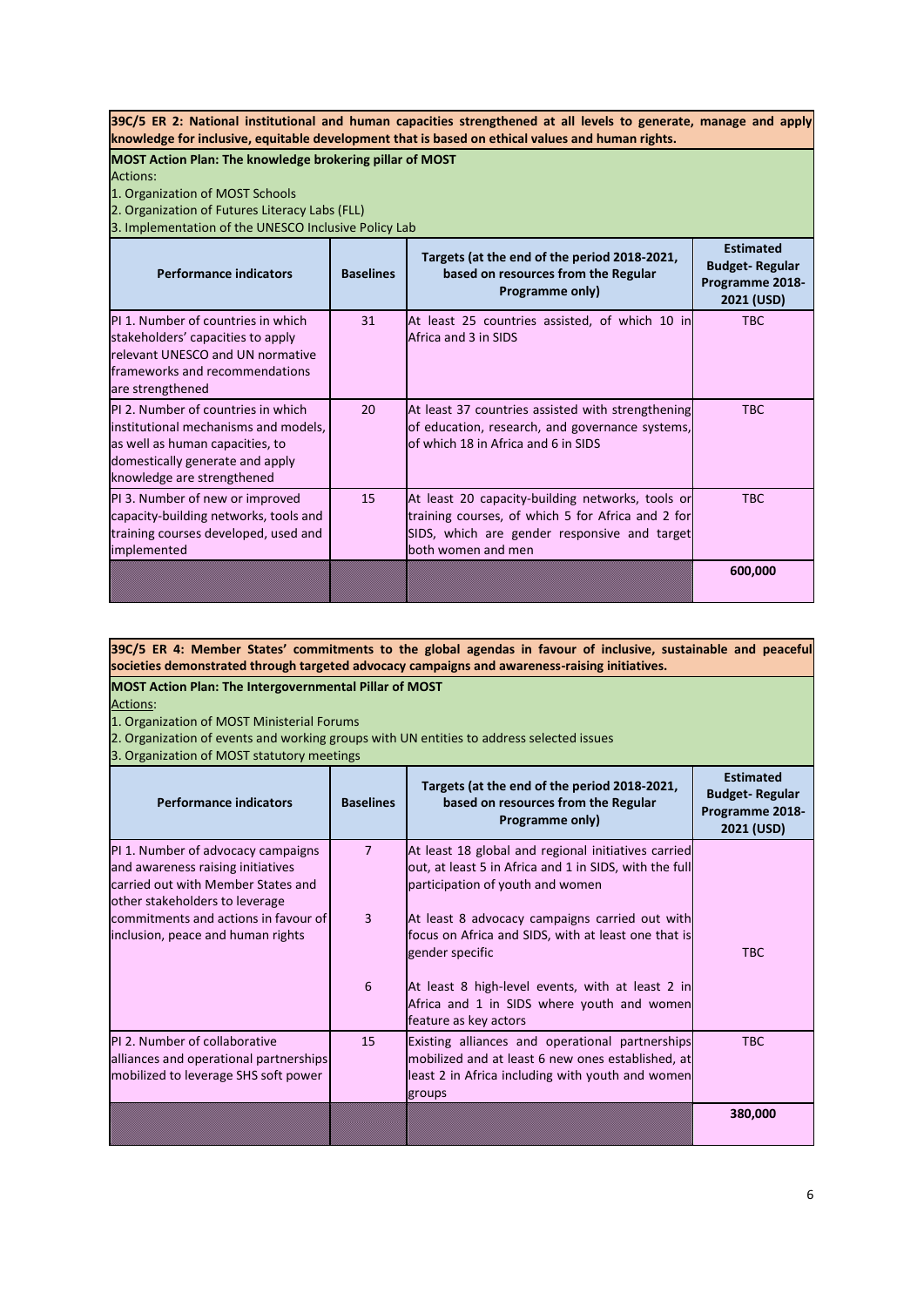- 21. A diverse set of activities will be carried out for creating, capturing, analysing, sharing, brokering and disseminating knowledge and globally comparable data; enhancing the policy uptake of research; connecting stakeholders; and bolstering responsive, inclusive and participatory decision-making, and effective, accountable and transparent institutions in Member States.
- 22. Activities will be directly associated to the national and regional contextualization of the 2030 Agenda, the Agenda 2063 for Africa, UNESCO Operational Strategy on Youth (2014- 2021), the Action Plan for the International Decade for the Rapprochement of Cultures (2013-2022), the Programme of activities of the International Decade for People of African Descent -2015-2024) and the General and Regional Histories and Routes of Dialogue. Interventions will also assist the implementation of relevant provisions of the New Urban Agenda through knowledge informed national and city-level interventions tailored to country specific developmental challenges.
- 23. In the context of the MOST Action Plan, the leading role in promoting engagement with the MOST programme at the national level will be performed by MOST National Committees, established in Member States on the flexible basis offered by the operational guidelines included in the Comprehensive Strategy for the MOST Programme, 2016-2021, or by National Commissions for UNESCO where MOST National Committees do not exist (para. 19.2 of the MOST Strategy).
- 24. With a view to better coordinating the MOST Action Plan, the MOST Secretariat will ensure technical support to the Intergovernmental Council (IGC). The MOST Secretariat will systematically liaise with Member States, and in particular with MOST National Committees and Permanent Delegations. It will also ensure collaboration with other stakeholders, drawing on existing global, regional and national platforms of experts.
- 25. The MOST Secretariat will also support UNESCO Field Offices that are responsible for the design and implementation of MOST activities, mainly by providing coordination, technical advice and backstopping.
- 26. Key partnerships for delivering the expected results of the MOST Action Plan will be developed around a range of intergovernmental and international organizations and foundations as well as social and human sciences networks, agencies and programmes of the United Nations system, high-level government officials convened through the MOST Ministerial Forums, the members of the International Coalition of Inclusive and Sustainable Cities – ICCAR, UNESCO chairs and relevant Category II Centres, focal points of Silk Roads and General History of Africa, Slave Route National Committees, as well as institutions which offer a multidisciplinary, pluralistic and multicultural reflection on contemporary public policy, and also platforms such as the Global Migration Group, the Baku World Forum on Intercultural Dialogue, and the Global Forum on Migration and Development.
- 27. Monitoring mechanisms for the MOST Action Plan are designed to provide an early indication of the likelihood that expected results will be attained and provide an opportunity to make necessary changes in programme activities and approaches, as appropriate.
- 28. Measuring the policy impacts of social and human science knowledge products has been widely recognized as a challenging endeavour related to the complexity of the policy-making process itself. To that end, a set of proxy indicators – reflecting the policy uptake of knowledge, the benefits of knowledge brokering for policymaking, and the effects of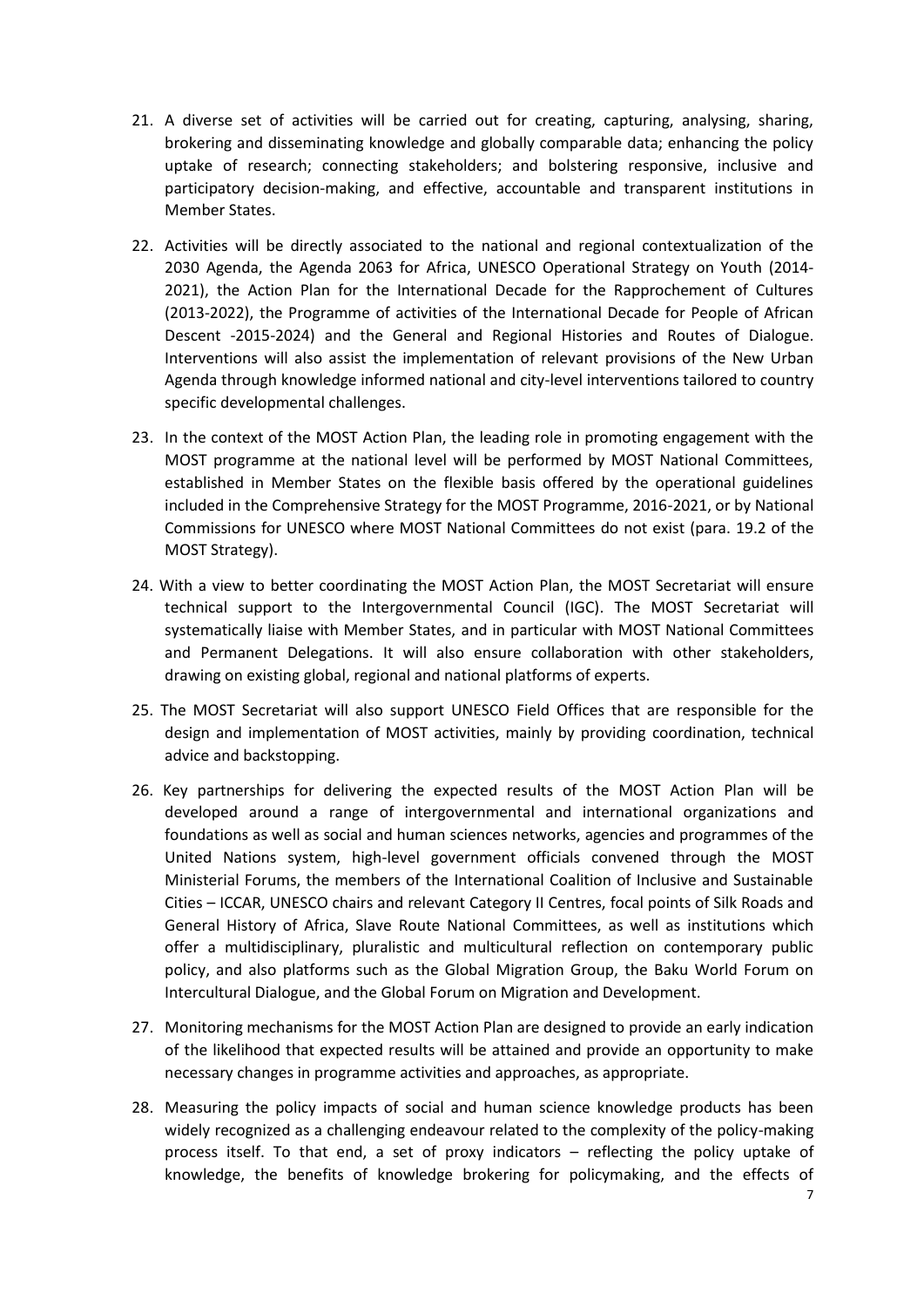knowledge dissemination in debates and agendas framing policy decisions – will be adopted to measure the effect of knowledge flows drawn from a wide range of social and human sciences experts and development stakeholders mobilized by MOST in the context of collaboration with Member States.

- 29. Monitoring of activities under the MOST Action Plan will be undertaken by a variety of mechanisms, including biannual narrative and analytical reporting to the Executive Board and regular reporting to the statutory meetings of the Intergovernmental Council (IGC) of MOST and to its Bureau. In addition, the IGC itself reports through its President, on a biennial basis, to the General Conference.
- 30. In addition to these standard monitoring and evaluation processes, specific monitoring and evaluation plans, including as appropriate detailed Monitoring and Evaluation frameworks, will be established for extrabudgetary projects, as per UNESCO's regulations.

### **III. Resources**

- 31. In view of the scale and diversity of activities envisioned in the MOST Action Plan, the commitment and engagement of Member States, through flexible mechanisms, is essential. The human and financial resources fully dedicated to MOST with UNESCO's regular programme and budget are very limited, and expected funds to support projected activities remain insufficient.
- 32. Based on UNESCO's experience of the implementation of MOST activities, and drawing on the consultations conducted with Member States, an estimated amount of 6,670,000 US Dollars will be necessary for full delivery of the Action Plan in the form presented in this document over the period 2018-2021, of which approximately 1,900,000 US Dollars is expected to be available from the 39 C/5. The funding gap to be filled by additional resources (cash and in-kind) may thus be estimated at 4,770,000 US Dollars. As the Action Plan is strengthened by contributions from further Member States, the funding gap will, mechanically, increase.

|                                                         | Estimated          | Estimated   | % of total | <b>Funding Gap</b> |
|---------------------------------------------------------|--------------------|-------------|------------|--------------------|
|                                                         | <b>Total Costs</b> | budget from | costs      | & targets for      |
| <b>Strategic Areas of the MOST Action Plan</b>          | (USD)              | Regular     | supported  | resource           |
|                                                         | 2018-2021          | programme   | by RP      | mobilization       |
|                                                         |                    | (RP) (USD)  |            | by MS (USD)        |
|                                                         |                    | 2018-2021   |            | 2018-2021          |
| Research Pillar                                         | 3,230,000          | 900,000     | 27.8%      | 2,330,000          |
| Intergovernmental Pillar (including statutory meetings) | 840,000            | 380,000     | 45.2%      | 460.000            |
| Knowledge Brokering Pillar                              | 2,250,000          | 600,000     | 26.7%      | 1,650,000          |
| Cross-cutting activity: strengthening national          | 350,000            | 20,000      | 5.7%       | 330,000            |
| institutional capacities for the MOST programme         |                    |             |            |                    |
| <b>TOTAL</b>                                            | 6,670,000          | 1,900,000   | 28.5%      | 4.770.000          |

35. In order to mobilize the extrabudgetary resources to address the funding gap, it would be desirable to offer the option of contributing to a MOST Special Account, to strengthen coherence in the implementation and reporting on the MOST Action Plan. The initial funds, which according to UNESCO Financial Regulations need to be raised before the formal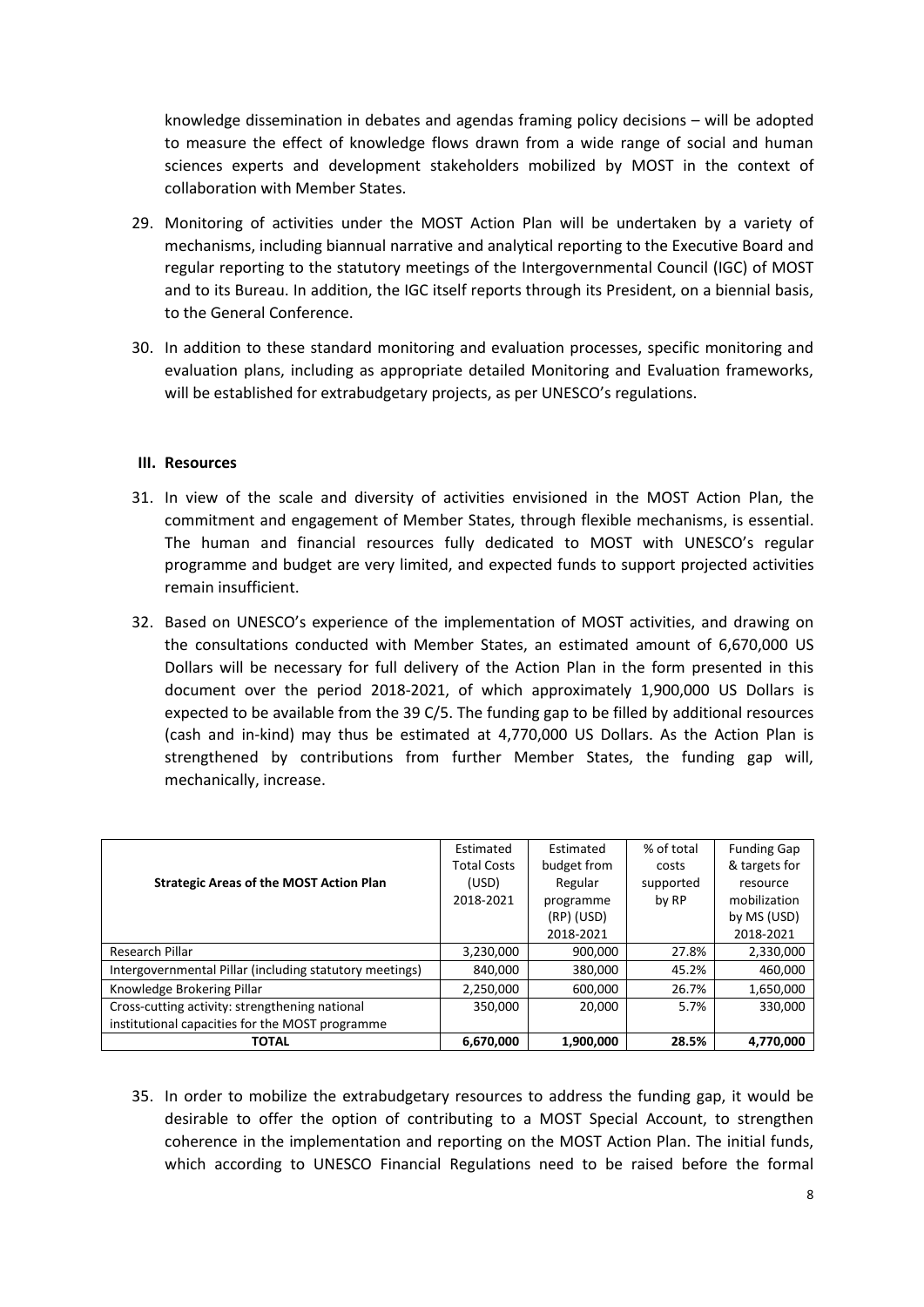establishment of a Special Account, may consist in voluntary contributions from States, international agencies and organizations, as well as other entities.

### **IV. Proposed decision**

36. In light of the above, the MOST Intergovernmental Council (IGC) may wish to adopt the following decision:

The MOST Intergovernmental Council (IGC),

*Taking note* of the MOST Action Plan 2016-2021 as submitted by the secretariat after consultations with Member States (document MOST/IGC/2017/3);

1. *Welcomes* the progress made in attaining a balanced overview of national, subregional, regional and global levels of implementation, as well as in identifying estimated costs, potential funds allocations from the Regular Programme, and targets for resource mobilization by Member States, under each strategic pillar of the Action Plan;

2. *Endorses* the MOST Action Plan 2016-2021;

3. *Requests* the Director-General to explore the possibility of establishing a MOST Special Account;

4. *Invites* Member States to take into consideration the restricted budget framework of the Regular Programme and makes an appeal for additional support to the implementation of the MOST Action Plan 2016-2021, including through contributions towards the MOST Special Account;

5. *Invites* the Director-General to ensure consistency between the MOST Action Plan 2016-2021 and the Draft Programme and Budget for 2018-2021 (39 C/5);

6. *Requests* the IGC President to summarize the MOST Action Plan 2016-2021 in her statutory report to the 39<sup>th</sup> session of the General Conference.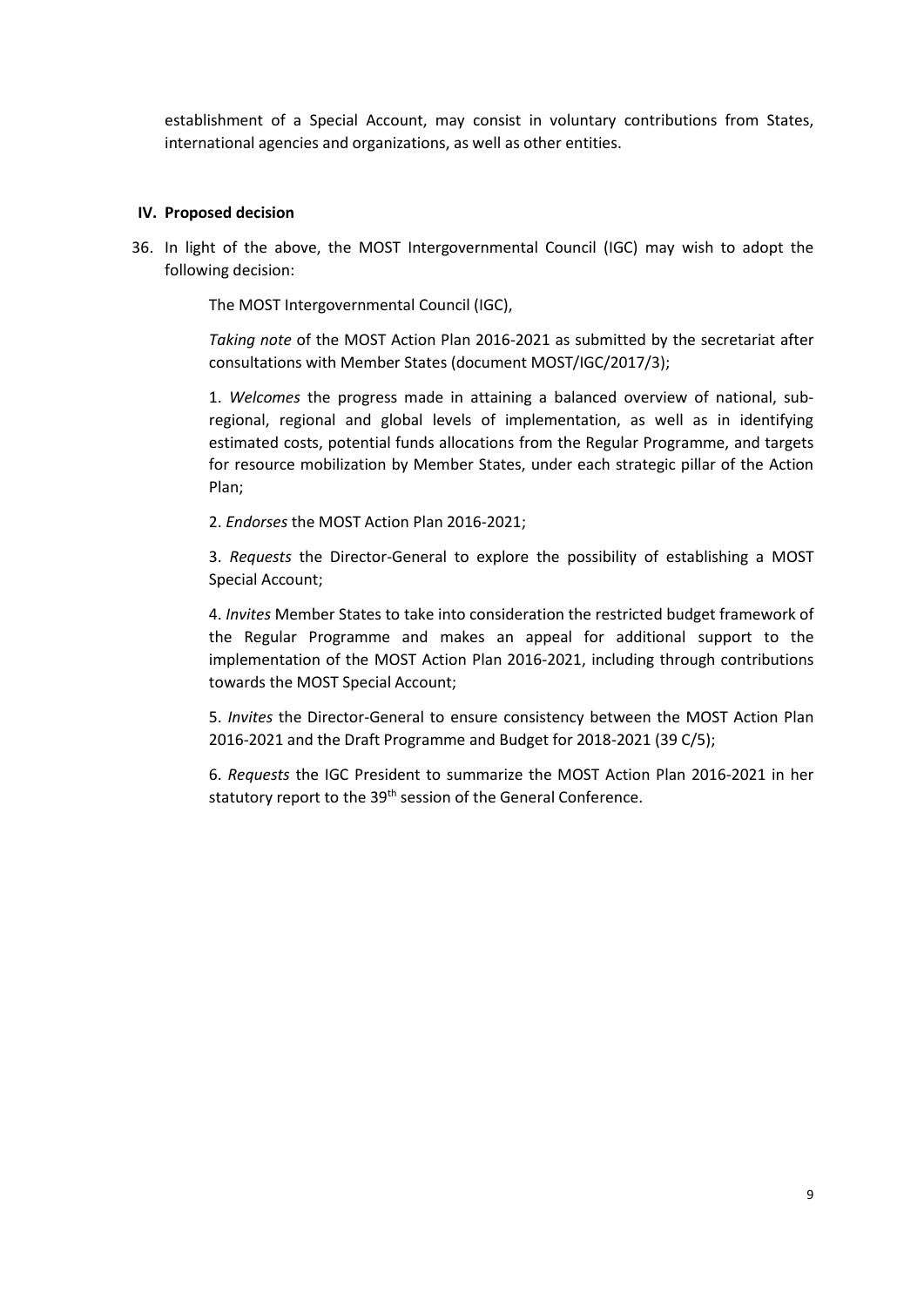**V. Annexes**

### **Annex 1: Initiatives planned by Member States 2017- 2021**

## *The Research Pillar of MOST* [**paragraph 20.1 of the strategy**]

### **Initiatives planned by Member States**

### **Group 1: North America & Western Europe**

**Canada**: Prioritize the decision of policies based on scientific knowledge

**Turkey**: Investigation of refugees in the media in the perspective of intercultural dialogue (Investigation in Australia, England, France, Germany, Sweden and Turkey) / Cash Target: 30,000 USD; Organize International Symposium on migrants in International Migrants Day (18 December) with partnership of universities, civil societies and authorities/ Cash Target: 60,000 USD; to publish an edited volume -Syrian Migrants jointly supported by Turkish National Commission for UNESCO and UNESCO/ / Cash Target: 10,000 USD. Turkey subtotal cash target: 100,000 USD.

### **Group 2: Eastern & Central Europe**

**Czech Republic**: Czech Academy of Sciences Strategy AV21 program; national grants and operation programmes for interdisciplinary and inter-institution partnerships; and continue research in urban anthropology and migration studies and share results; and publications on migration within the Strategies programs of the Czech Academy of Sciences AV21.

**Russia**: Social sciences conferences; MOST Master's Programme at Moscow State University, cooperation with MSU to promote models of cross-sectoral and inter-agency partnerships, and International Center for Civil Society Studies Lab for fundamental/applied research in economic, social and industrial development. **Serbia**: Network of researchers and institutions focused on applied research with roundtables and discussions; partnerships with policymakers, scientific research institutions, civil society, business sector, international partners; capacity building to conduct policy-oriented social research within research institutions and civil society organisations; promote policy-oriented social research, encourage research specialization, and conduct M&E; organize meetings and roundtables for scientists and researchers to identifying innovative practices and monitor methodological innovation in applied research; encourage government to fund researchers and monitor production of social science work specifically targeting the SDGs; encourage policymakers to use results of social science research to make evidence-based decisions; and produce reports on MOST Committee activities and publish results of national and joint policy-based, applied and collaborative research.

**Slovenia**: Partnership between the Junior Sociologists Network (JSN) and the International Sociological Association (ISA); co-organise annual Slovenian Social Science Conferences; continue to publish volumes of "Intercultural aspects of social transformations", based on the VIII Slovenian Social Science Conference (coorganised by the Slovenian MOST National Committee); and establish sub-regional, international workshops and an international conference on human rights in science and education.

**Slovakia**: In cooperation with universities and scientific institutions in the field of social sciences and humanities to promote and present scientific research comparative outputs on the issues of social impacts of the post-transformation processes and the processes by extensive migration. Cash Target: 32,000 USD. Organization of two European sub-regional conferences: 1) Social Impact of Migrations – The case of the Balkan States/ Cash Target: 16,000 USD; and 2) Social Transformation experiences of Post-Socialist countries of Eastern Europe/ Cash Target: 16,000 USD.

Slovakia subtotal cash target: 32,000 USD.

### **Group 3: LAC**

**Cuba**: Interdisciplinary and multi-institutional research groups; organize sessions to explain results of investigations to organizations which must apply the learnings (every 2 months); create a digital library for studies and research in the social sciences as they relate to Agenda 2030; collaborate on a thematic paper regarding the contributions of research to attainment of the SDGs; and incorporate MOST Committee into the national working group for the implementation of the SDGs.

**GRULAC**: Interdisciplinary and inter-institutional research groups to incorporate researchers from different domains and cover public health, economics, statistics, etc.; establish partnerships with successful countries in terms of life standards in order to analyse and enquire about their policies; try scale implementation; hold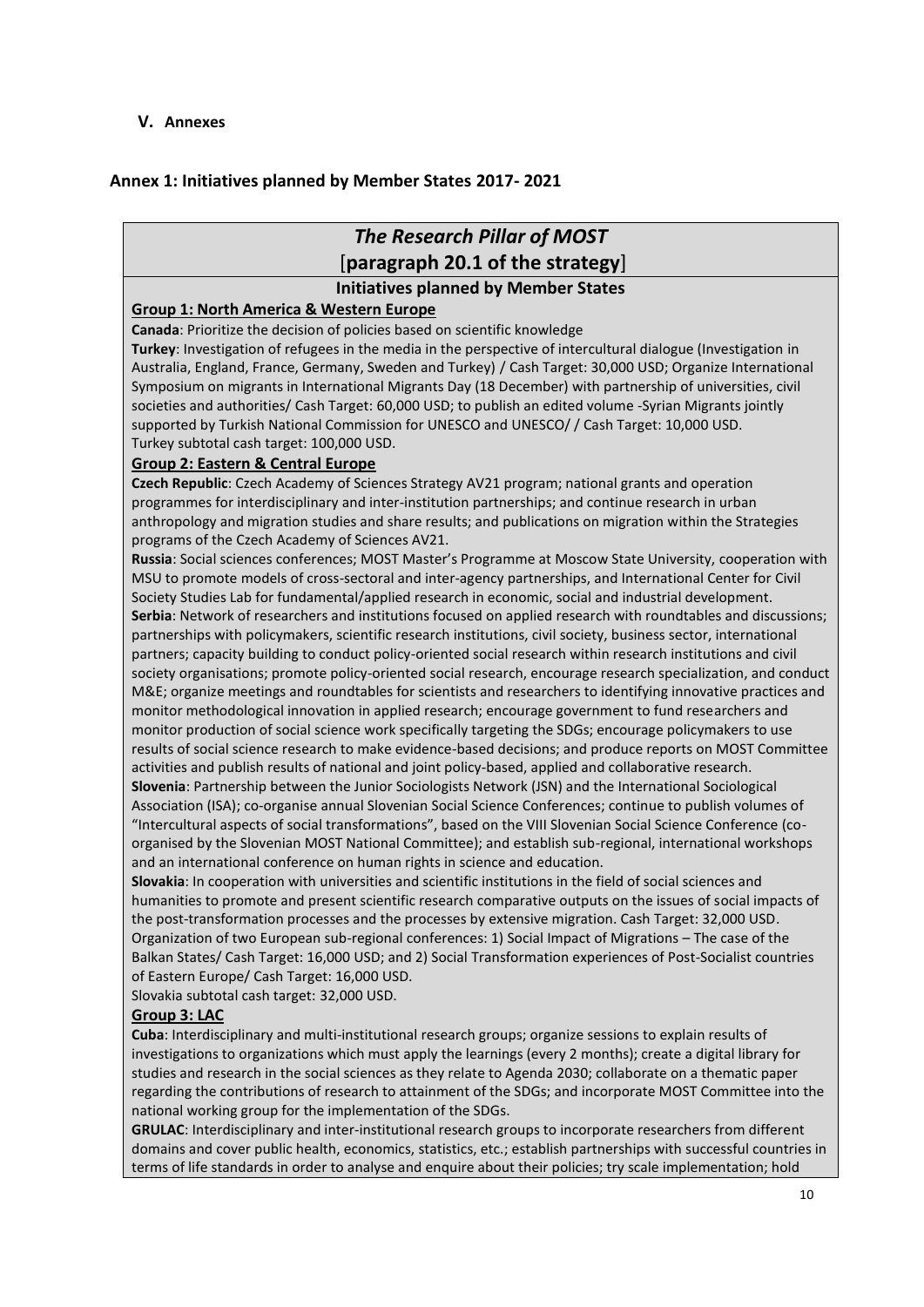briefing sessions to present the outcomes of completed research to executive bodies in charge of policy implementation; publish academic and scientific surveys, theses and investigation projects (social inclusion, childhood, youth, empowerment of women, migration, gender equality, end of poverty, peace); establish young parliamentary groups that will work on inclusive agendas focused on youth; establish women parliamentary groups that will work on inclusive agendas focused on the empowerment of girls and women, early childhood, maternity, migrant women, etc.; interview researchers, professors and policymakers on public social policies and publicize their views; and work to incorporate the MOST National Committee to the National Working Group for the Implementation of the SDGs.

**Mexico**: Research partnerships between Mexican experts and research institutions from countries with successful experiences in improving living standards through public policies.

### **Group 4: Asia- Pacific**

**Thailand**: Partnerships with universities, civil society, MOE(+OHEC), NRCT, TRF and individual experts; and publish SDGs paper series.

### **Group 5A: Africa**

**Cameroon**: Create a youth centre for production and diffusion of youth documentations

**Kenya**: Partnerships with universities, civil society, government ministries and experts; drive cooperation between government agencies, universities & private sector; publication of the 1st East African Meeting of Ministers of Social Development report; and support more studies in social development to link policy & academia.

**South Africa**: Partnerships with ISER, Rhodes University, SASPRI, and UJ-BCURE for a Social Policy and Social Policy Analysis training course for civil servants; and continue to publish policy briefs by Department of Social Development.

**Tanzania**: Establish a research fund on social transformation interdisciplinary research, possibly in partnership with COSTEC; establish an interdisciplinary think-tank of social scientists dedicated to analysing development policies; continue to organize Voice of Social Sciences conference; establish platforms interactions between think-tanks and policymakers, implementers and development practitioners at different levels (district, regional, national and international), including briefing sessions, roundtables, interactive websites, hotline/call centre for policy makers/planners and practitioners, producing policy briefs, and repackaging research outcomes to mainstream social transformation agenda; review Gender and Women development policy (2000) by June 2019 with a series of forums and publications; involve policy makers in translation of MOST guidelines to raise awareness; ensure the cultural agenda is included in policymaking; develop a national Women's Economic Empowerment strategy with inputs from wide range of stakeholders; research and/or publication grants focusing on strategic themes of social transformation; set up new research centres of research on social transformation; establish a Journal of social transformation, covering politics, migration, religion, natural resource management and the political economy; and develop a national Women's Economic Empowerment strategy.

### **Group 5B: Arab Countries**

**Bahrain:** Apply the best studies to policy; coordinate with the Directorate of Planning and Projects; coordinate publications with the Directorate of Public Libraries; and Motivate researchers to publish in this field. **Egypt**: Research and publish in partnership with sociology departments at universities, sociology research centres, human and social rights research centres; interdisciplinary work in the Social and Human Sciences and Applied Sciences; turn existing research into concrete policy; develop applied research that allows experimentation and innovation, especially on poverty and children in the streets; encourage interdisciplinary cooperation and engage civil society; encourage young researchers to publish their research; coordinate with public libraries to publish more research on social transformations; and organize seminars, conferences, etc. **Jordan**: Continue partnerships with University of Jordan, University of Yarmouk, Balqa'a Applied University, Jordan German University in the field of social work; establish a Social Protection Sector (part of Jordan Vision 2025); develop legislation using a "community participation" approach; and publish a series on Jordan Vision 2025, specifically covering combatting poverty & increasing production.

**Qatar**: Establish interdisciplinary research and policy analysis centres for the social sciences and humanities; develop social sciences and humanities experimentation and policy analysis tools using new technologies; and publish policy briefs and analyses, to be shared with stakeholders and decision-makers.

**Sudan**: Continue partnerships with Ministry of Social Affairs, UNESCO, Al Zaim Al Azhari University, and other university-based social institutes; experimentation and policy analysis through a multidisciplinary approach, recent strategic frameworks, SWOT analysis and civil participation; and establish public awareness programs, seminars, discussion groups and workshops.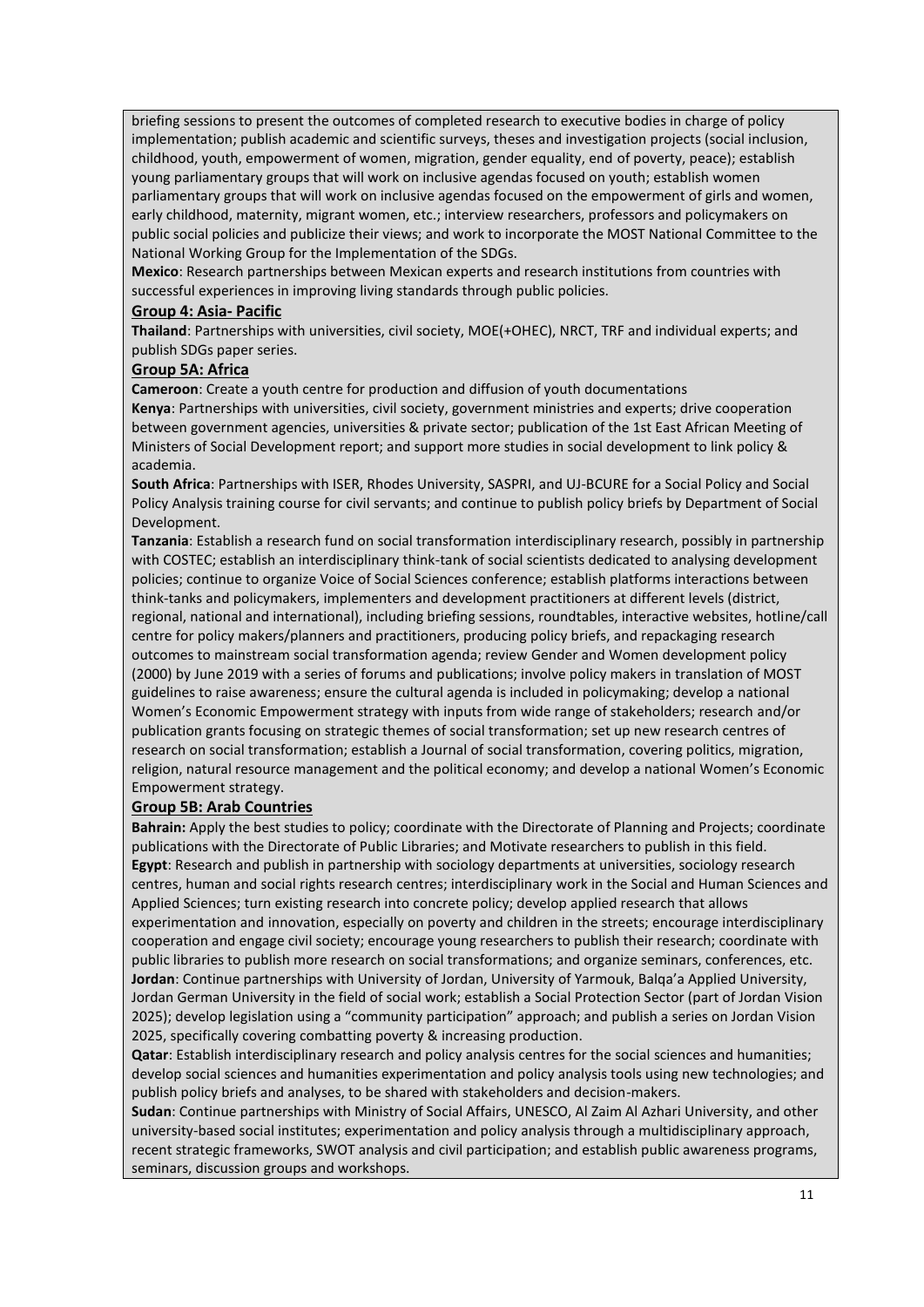# *The intergovernmental forums pillar of MOST* **[paragraph 20.2 of the strategy]**

### **Initiatives planned by Member States**

### **Group 1: North America & Western Europe**

**Turkey**: To have joint meeting on migration in UNESCO Headquarters, Paris with experts from Turkey, Germany, Lebanon, Iraq and Greece/ Cash Target: 60,000 USD [budget covered by Turkish National Commission for UNESCO]; UNESCO Prize for MOST, to identify the theme for every years, to establish preparation committee and jury for the prize and to organize award ceremony / Cash Target: 20,000 USD. Turkey subtotal cash target: 80,000 USD.

### **Group 2: Eastern & Central Europe**

**Czech Republic**: Organize more scientific research rather than political forums; and host a sub-regional conference in Prague (date undetermined).

**Russia**: Host a Forum of Ministers of Social Development in 4Q18; and continue to host annual conferences on issues within the social sphere.

**Serbia**: Cooperate with national committees from other Member States; and cooperate with international professional organizations.

**Slovakia**: Organize more scientific research rather than political forums to find a common, coordinated approach to science and research policy.

**Slovenia**: Coordinate with sub-regional MOST committees on international conferences on human rights in science & education in Eastern Europe; host a regional conference on social transformation and democracy (the experiences of post-socialist countries) – date undetermined; and Host a regional conference on The Balkan migration corridor as a social experience (date undetermined).

### **Group 3: LAC**

**Cuba:** Publishing a thematic report with other member states reflecting the contributions of the social sciences to some of the SDGs

**GRULAC**: Organize half-yearly regional comprehensive intergovernmental forums, with the participation of organizations such as CEPAL, etc. as well as UN experts and other specialized agencies and programmes of the UN system; match the MOST Forums with Interregional Forums like CELAC, Mercosur, etc.; establish working groups with the UN Secretariat and other specialized agencies and programmes of the UN system in order to receive advice from experts on particular issues at national level; publish a thematic report based on outcomes of research in partnership with other Member States; and establish a web-based global library with the outcomes of research on the social sciences, including experience and policy results, giving priority to the SDG.

**Mexico**: Co-organization of regional biannual forums with other specialized agencies of the UN system with a view to facilitate expert advice on the implementation of public policies for social transformation.

### **Group 4: Asia- Pacific**

**Group 4**: The 1st Forum of Ministers of Social Development for Asia-Pacific, to focus on "Building Inclusive Societies" and the subthemes "Ageing" "Women" and "Social Innovation" from 22-23 March 2017, preceded by a senior officials meeting, 20-21 March 2017, in Kuala Lumpur, Malaysia.

**Thailand**: Establish a systematic and organized body of knowledge acquired through the scientific methods in the context of Agenda 2030

**Malaysia**: Hosting the 13th Ordinary session of the MOST IGC, from 16 -17 March 2017, preceded by a Bureau meeting, 14-15 March 2017, in Kuala Lumpur.

### **Group 5A: Africa**

**Cameroon:** The 1st MOST Forum of Ministers of Social Development for Central Africa, focusing on "Insecurity and Migration: Impact on Women and Youth", 24-26 October 2016.

**Kenya**: Support (financially and otherwise) the second MOST Eastern Africa meeting of Ministers of Social Development; participate in international, sub-regional & regional forums; support initiatives for post-2015 development agenda across Kenya and the region

**Tanzania**: Co-operate with other stakeholders to make sure that intergovernmental forums are successful;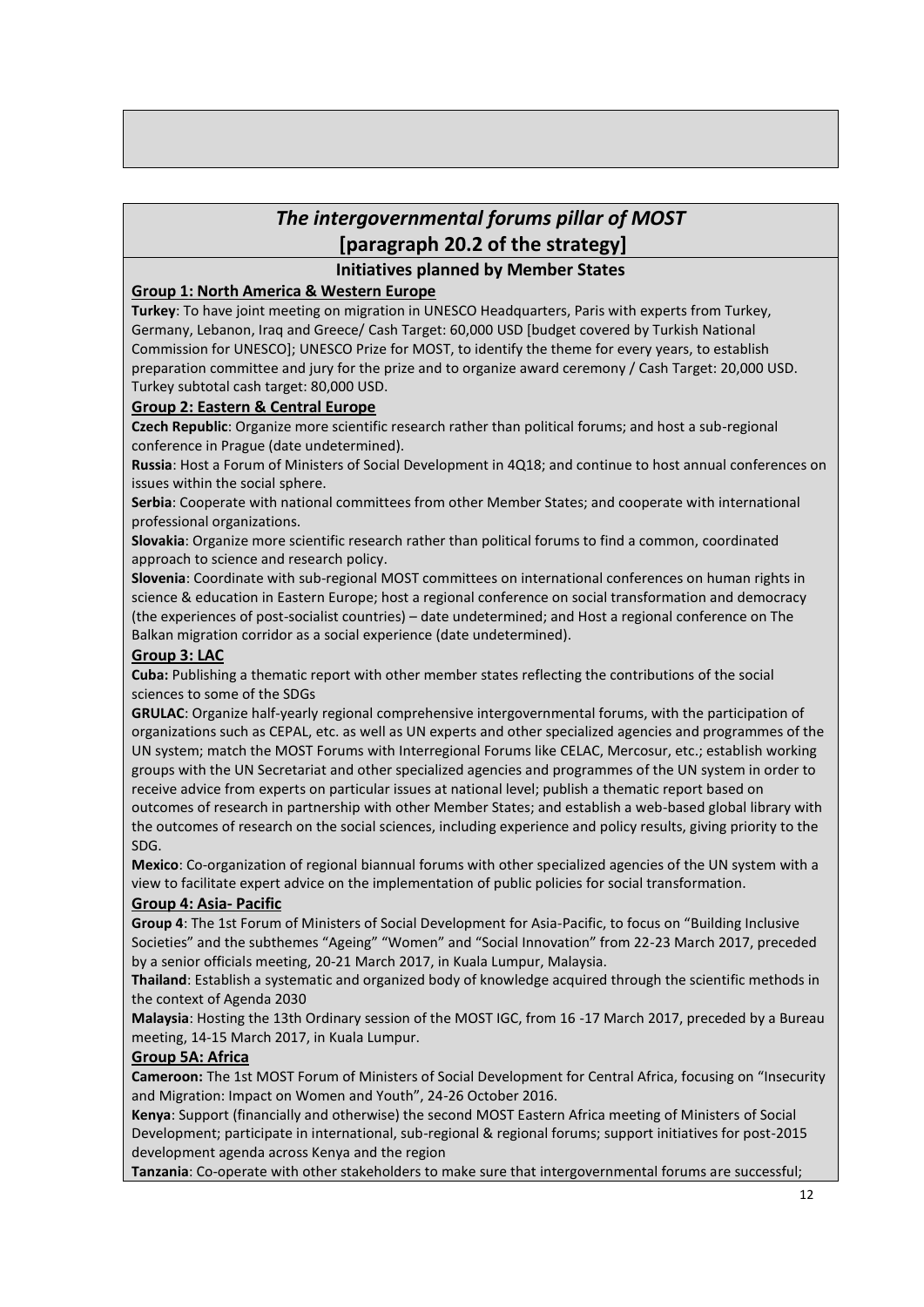organizing joint conference on social transformation in Tanzania, joint seminars, workshops, public dialogue and publications on issues that reflect UN celebrations as well current world issues; preparation of workshop and disseminating MOST articles

### **Group 5B: Arab Countries**

**Bahrain**: Coordinate with Ministry of Education

**Egypt**: Host a MOST Inter-Ministerial Forum concerning handicapped children and children in the streets; reinforce cooperation between MOST national committees and UN agencies concerning children's needs, such as UNICEF; and national and regional conferences and international partnerships on the subject of lasting development

**Jordan**: Hold 9 community debates on legislation of childcare centers and community responsibility; and reinforce cooperation between Ministry of Social Development and UN agencies concerning children's needs, such as UNICEF, World Bank, as well as the Arab League.

**Qatar**: Establish an annual research forum for management of social transformations; and organize annual events/workshops/programs in collaboration with the UN Secretariat and MOST national committees

# *The Knowledge brokering pillar of MOST* **[paragraph 20.3 of the strategy]**

### **Initiatives planned by Member States**

### **Group 1: North America & Western Europe**

**Canada:** Consultations have been undertaken; several existing initiatives could benefit of the creation of MOST schools.

**Turkey**: To organize MOST Schools regarding legal protections of migrants with national university (as part of UNITWIN Program) / Cash Target: 40,000 USD; to organize MOST Schools regarding MOST Contributions for 2030 Sustainable Development Goals/ Cash Target: 40,000 USD; to encourage the establishment of UNESCO-MOST Clubs in universities.

Turkey subtotal cash target: 80,000 USD.

### **Group 2: Eastern & Central Europe**

**Russia**: ASI will facilitate development of young leaders in the social sphere; MSU will organize expert meetings to find new models of social development; held Foresight Fleet (summer 2016); National Technological Initiative will create conditions for Russia's global leadership in high-tech by 2030; hold the Terra Scientia youth forum: the International Centre for Civil Society Studies will elaborate methodology and assess implementation of social projects in collaboration with Inclusive Policy Labs, in order to increase efficiency of social projects and introduce methodology to key stakeholders; elaborate strategy with research institutions, business associations, charity funds, international experts

**Serbia**: Plans to organize summer schools to connect researchers with lecturers involved with MOST; organize workshops on sustainable development, based on Future Knowledge Lab methods; Encouraging funders to support projects targeted at reviewing existing policy documents and regulatory frameworks in the areas of social inclusion and social justice; establish and manage research network whose work is policy-based and applied; and organize roundtables and seminars for researchers, NGO policy practitioners and government decision-makers to improve capacities for social data literacy.

**Slovakia**: Will participate in MOST schools in the future and seek new forms and practical orientation. Cash Target: 3,000 USD.

### **Group 3: LAC**

**Cuba**: Will hold annual MOST schools regarding national and regional priorities related to the SDGs and Agenda 2030

**GRULAC**: Will hold annual MOST schools regarding national and regional priorities related to the SDGs and Agenda 2030; establish national forums and workshops for youth from different regions of the country in order to exchange views and ideas for the elaboration of projects likely to be implemented locally; and establish national forums and workshops with participation of professors and policymakers from different regions to analyze social policies and exchange knowledge.

**Mexico**: Organization of workshops and events for young stakeholders from different parts of the country, involving university professors and policymakers with the aim to exchange experiences regarding social projects which may be implemented at the local level.

### **Group 4: Asia- Pacific**